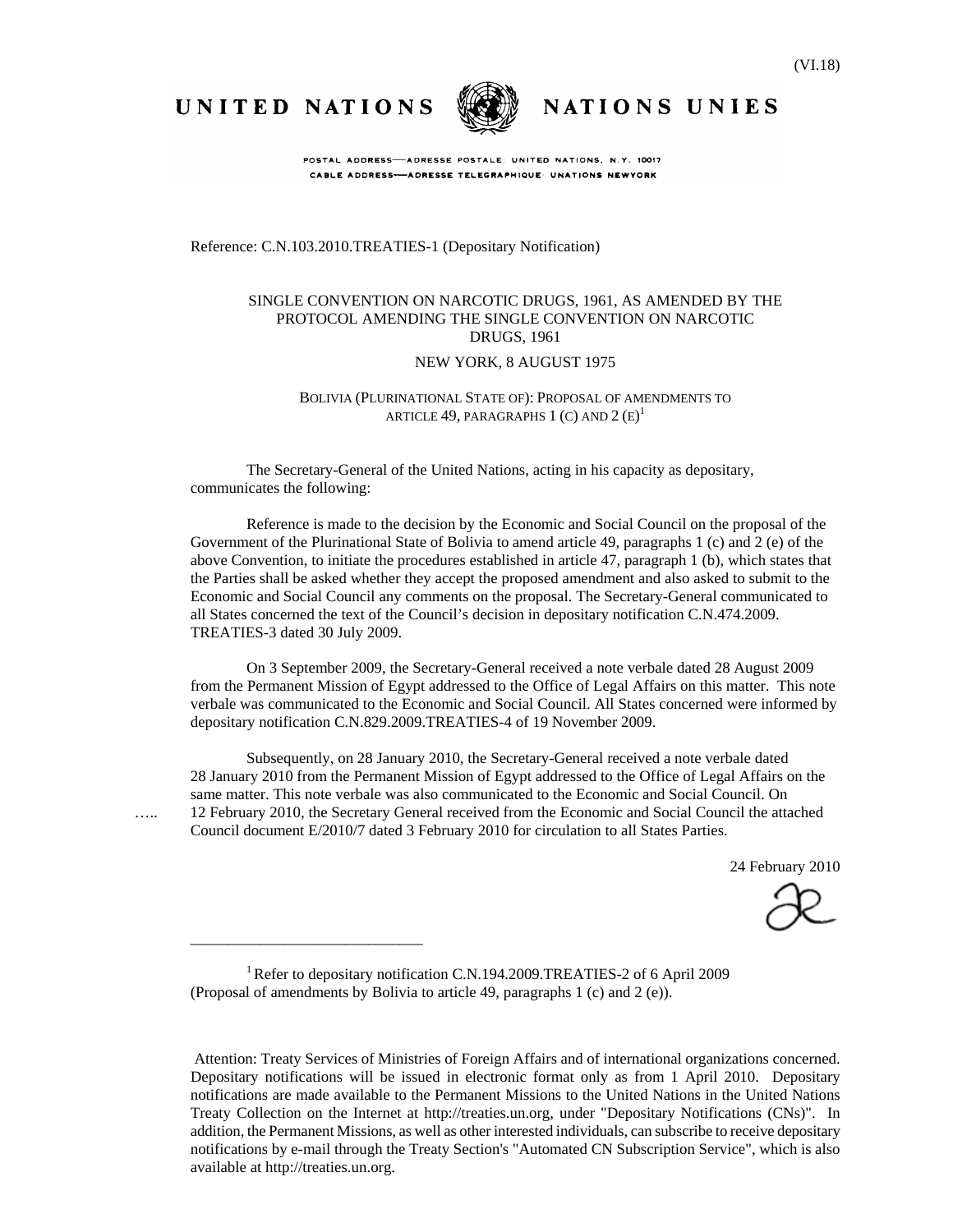

3 February 2010 Chinese Original: English

2010 年组织会议 2010 年 1 月 19 日、2 月 9 日至 12 日和 4 月 28 和 29 日 临时议程\* 项目 3 理事会基本工作方案

## 经《修正 1961 年麻醉品单一公约的议定书》修正的 1961 年 《麻醉品单一公约》(1975年8月8日, 纽约)

玻利维亚对第四十九条第一款(3)项和第二款(5)项的拟议修正案

秘书长的说明

 继 E/2009/116 文件所载秘书长的说明,秘书长现将 2010 年 1 月 28 日埃及 常驻联合国代表团的一项普通照会转递经济及社会理事会(见附件)。



10-22902 (C) 050210 050210 *\*1022902\** 

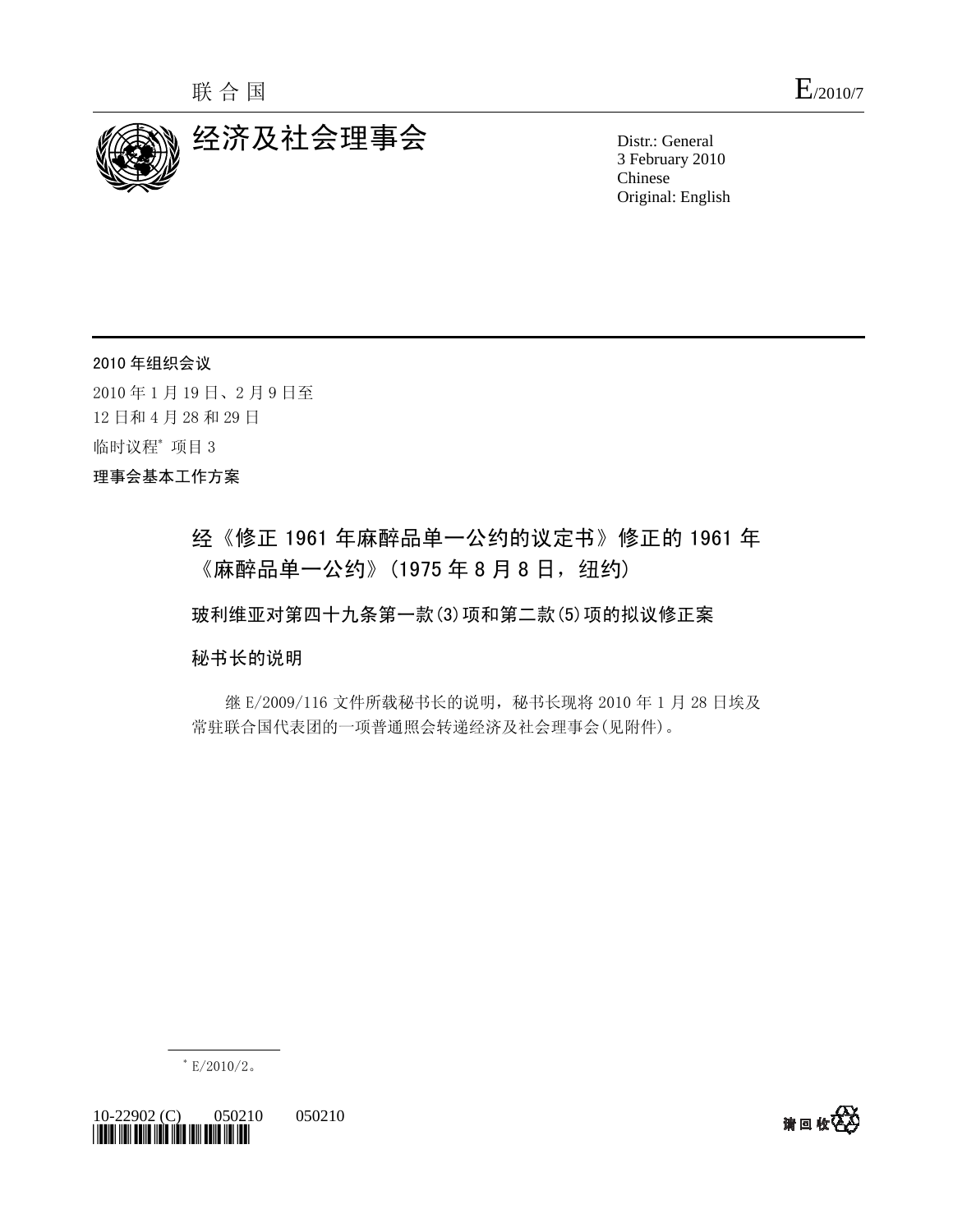## 附件

## 2010 年 1 月 28 日埃及常驻联合国代表团给法律事务厅的普通照会

 阿拉伯埃及共和国常驻联合国代表团向联合国法律事务厅致意,并谨就 E/2009/78 号文件所载秘书长关于玻利维亚对经《修正 1961 年麻醉品单一公约的 议定书》修正的 1961年《麻醉品单一公约》(1975年8月8日,纽约)第四十九 条第一款(3)项和第二款(5)项的拟议修正案的说明,以及本代表团 2009 年 8 月 28 日照会(CHAN/549/09/ST), <sup>a</sup> 谨通知法律事务厅, 阿拉伯埃及共和国撤回对玻 利维亚政府关于《公约》的拟议修正案的异议。

<span id="page-2-0"></span>a 秘书长说明所载并且以 E/2009/116 文件分发的 2009 年 8 月 28 日埃及常驻联合国代表团给经 济及社会理事会的普通照会。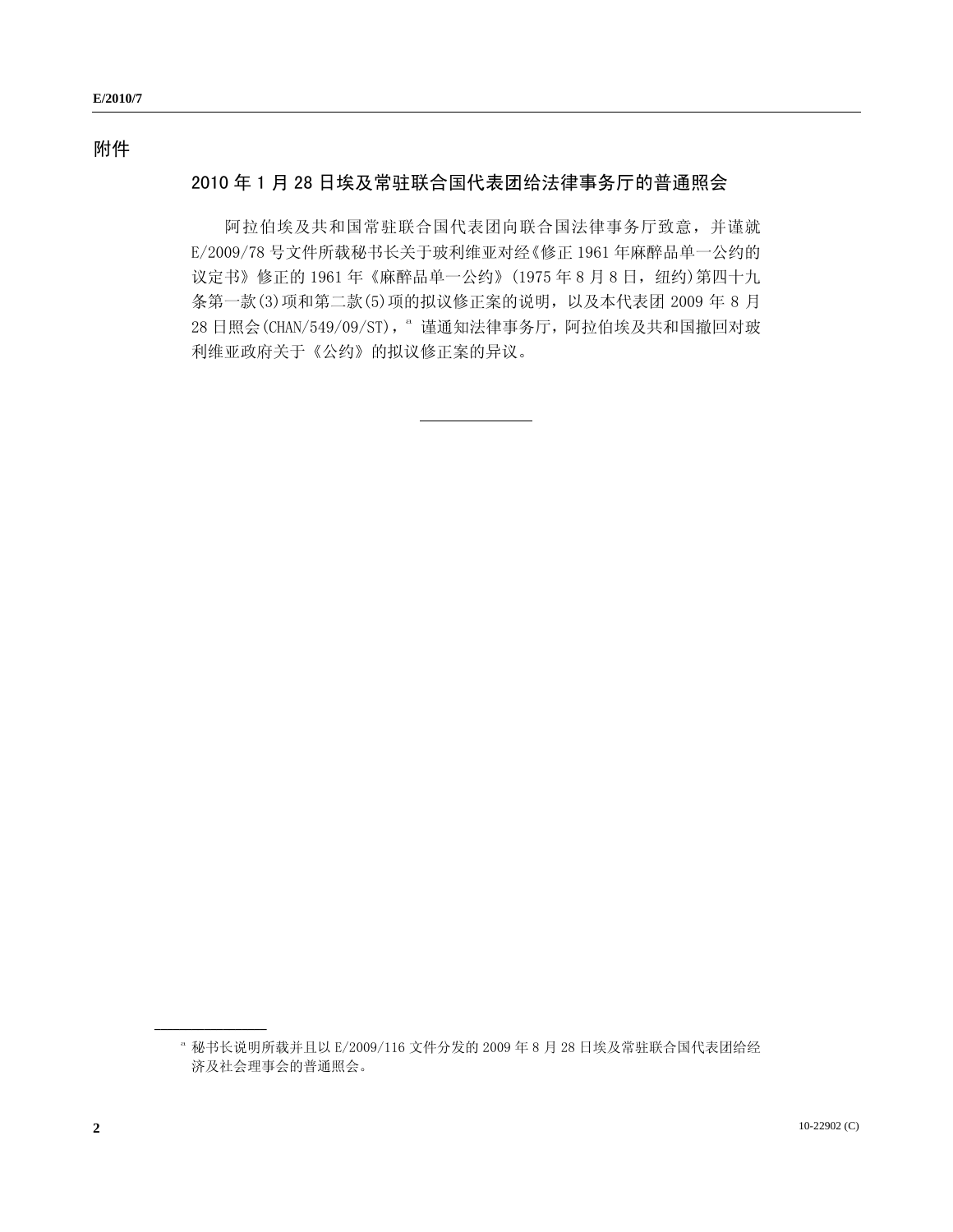

3 February 2010

Original: English

**Organizational session for 2010**  19 January, 9-12 February and 28 and 29 April 2010 Item 3 of the provisional agenda\* **Basic programme of work of the Council** 

## **Single Convention on Narcotic Drugs, 1961, as amended by the Protocol amending the Single Convention on Narcotic Drugs, 1961 (New York, 8 August 1975)**

#### **Proposal of amendments by the Plurinational State of Bolivia to article 49, paragraphs 1 (c) and 2 (e)**

#### **Note by the Secretary-General**

 Further to the note by the Secretary-General contained in document E/2009/116, the Secretary-General hereby transmits to the Economic and Social Council a note verbale dated 28 January 2010 from the Permanent Mission of Egypt to the United Nations (see annex).

\* E/2010/2.



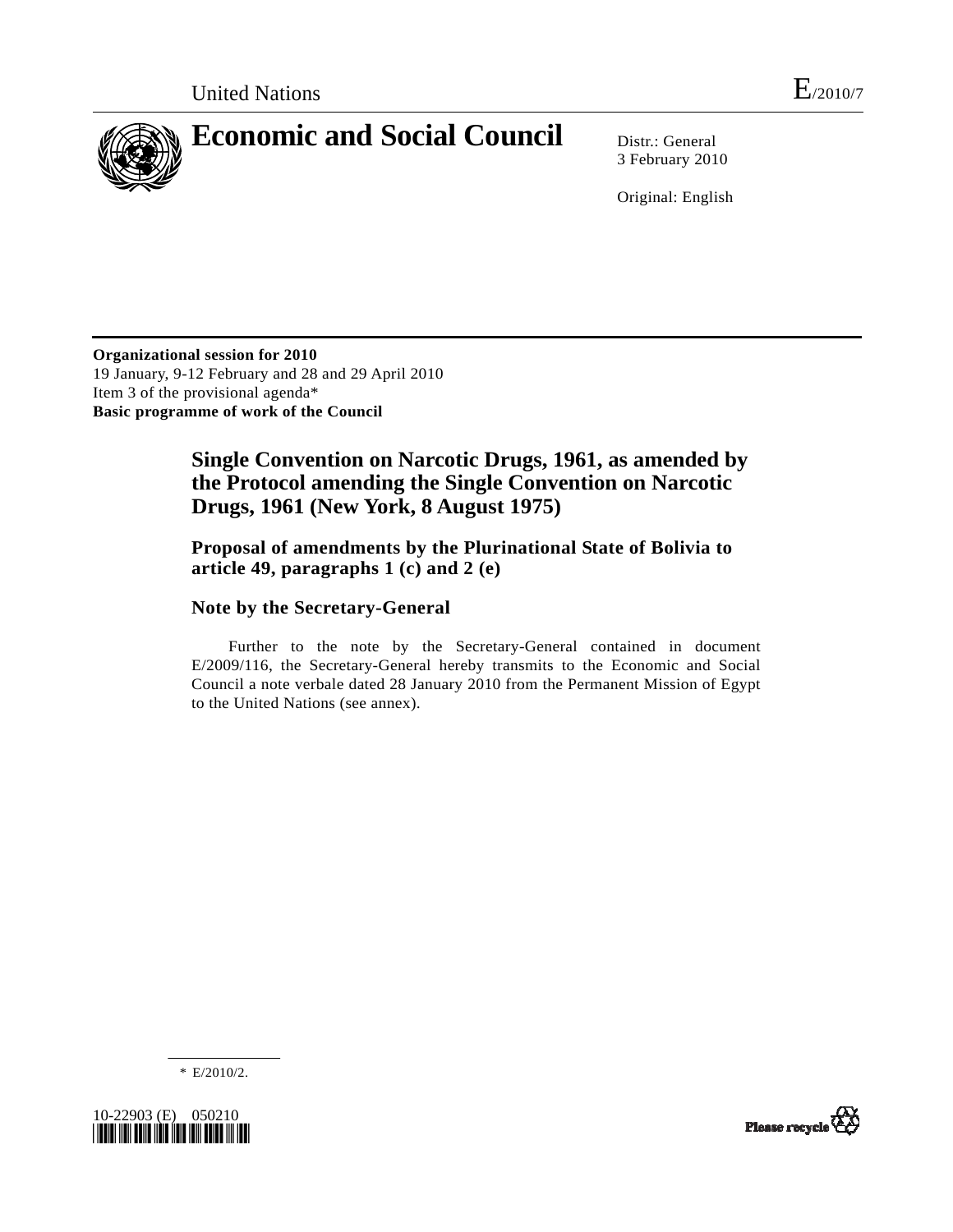#### **Annex**

#### **Note verbale dated 28 January 2010 from the Permanent Mission of Egypt to the United Nations addressed to the Office of Legal Affairs**

 The Permanent Mission of the Arab Republic of Egypt to the United Nations presents its compliments to the Office of Legal Affairs of the United Nations and, with reference to the note by the Secretary-General contained in document E/2009/78 regarding the proposal by the Government of Bolivia to amend paragraphs 1 (c) and 2 (e) of article 49 of the Single Convention on Narcotic Drugs, 1961, as amended by the Protocol amending the Single Convention on Narcotic Drugs, 1961 (New York, 8 August 1975), and the Mission's note CHAN/549/09/ST dated 28 August 2009,<sup>a</sup> has the pleasure to inform the Office that the Arab Republic of Egypt withdraws its objection to the proposed amendment by the Government of Bolivia to the Convention.

<span id="page-4-0"></span>a Note verbale dated 28 August 2009 from the Permanent Mission of Egypt to the United Nations, transmitted to the Economic and Social Council in a note by the Secretary-General, issued as document E/2009/116.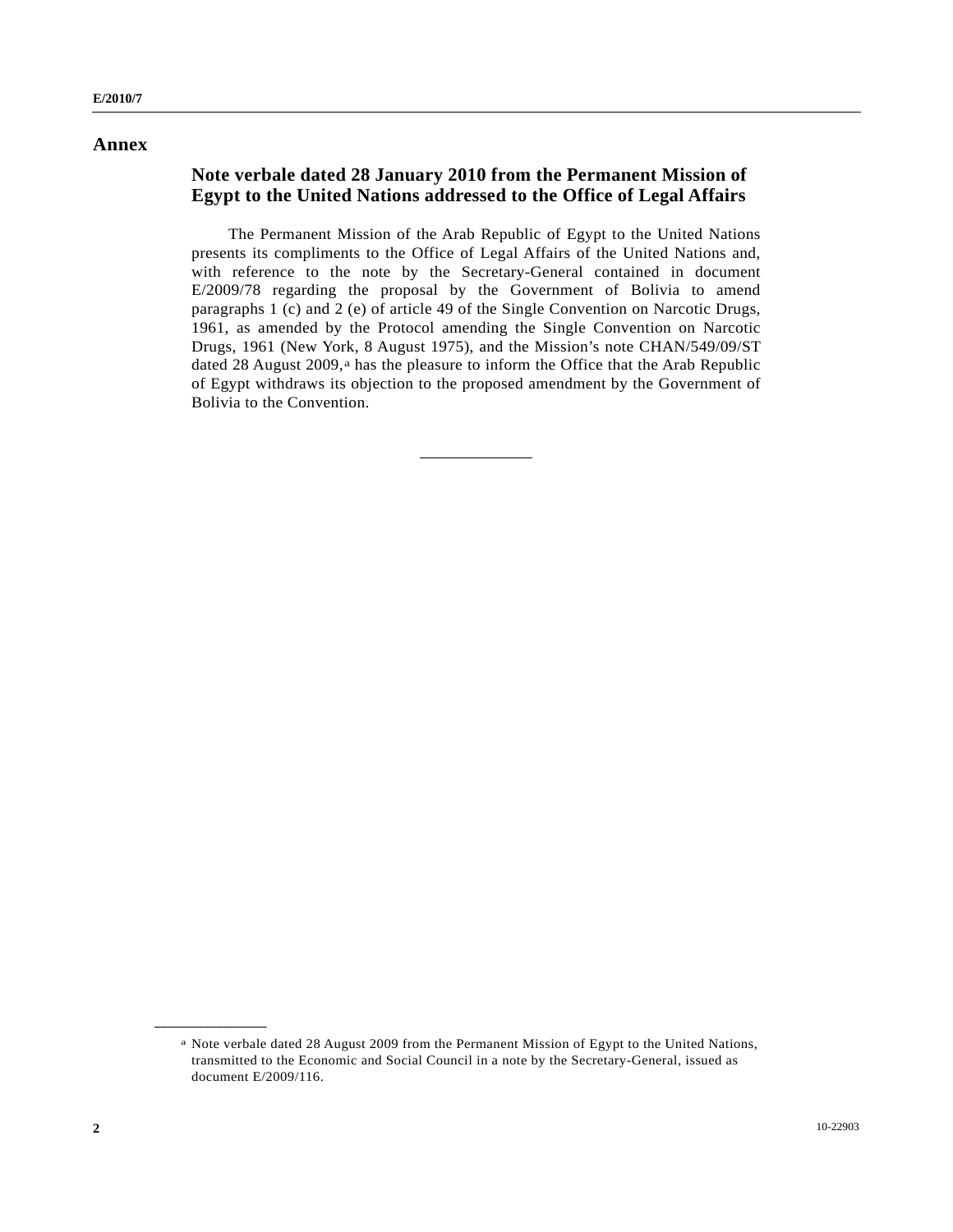

# **Conseil économique et social** Distr. générale

3 février 2010 Français Original : anglais

**Session d'organisation de 2010**  19 janvier, 9-12 février et 28-29 avril 2010 Point 3 de l'ordre du jour provisoire\* **Programme de travail de base du Conseil** 

> **Convention unique sur les stupéfiants de 1961, telle que modifiée par le Protocole portant amendement de la Convention unique sur les stupéfiants de 1961 (New York, 8 août 1975)**

## **Propositions de l'État plurinational de Bolivie tendant à modifier les paragraphes 1 c) et 2 e) de l'article 49**

## **Note du Secrétaire général**

 Faisant suite à sa note parue dans le document E/2009/116, le Secrétaire général transmet par la présente au Conseil économique et social le texte d'une note verbale de la Mission permanente de l'Égypte auprès de l'Organisation des Nations Unies datée du 28 janvier 2009 (voir annexe).



10-22904 (F) 050210 050210 *\*1022904\** 

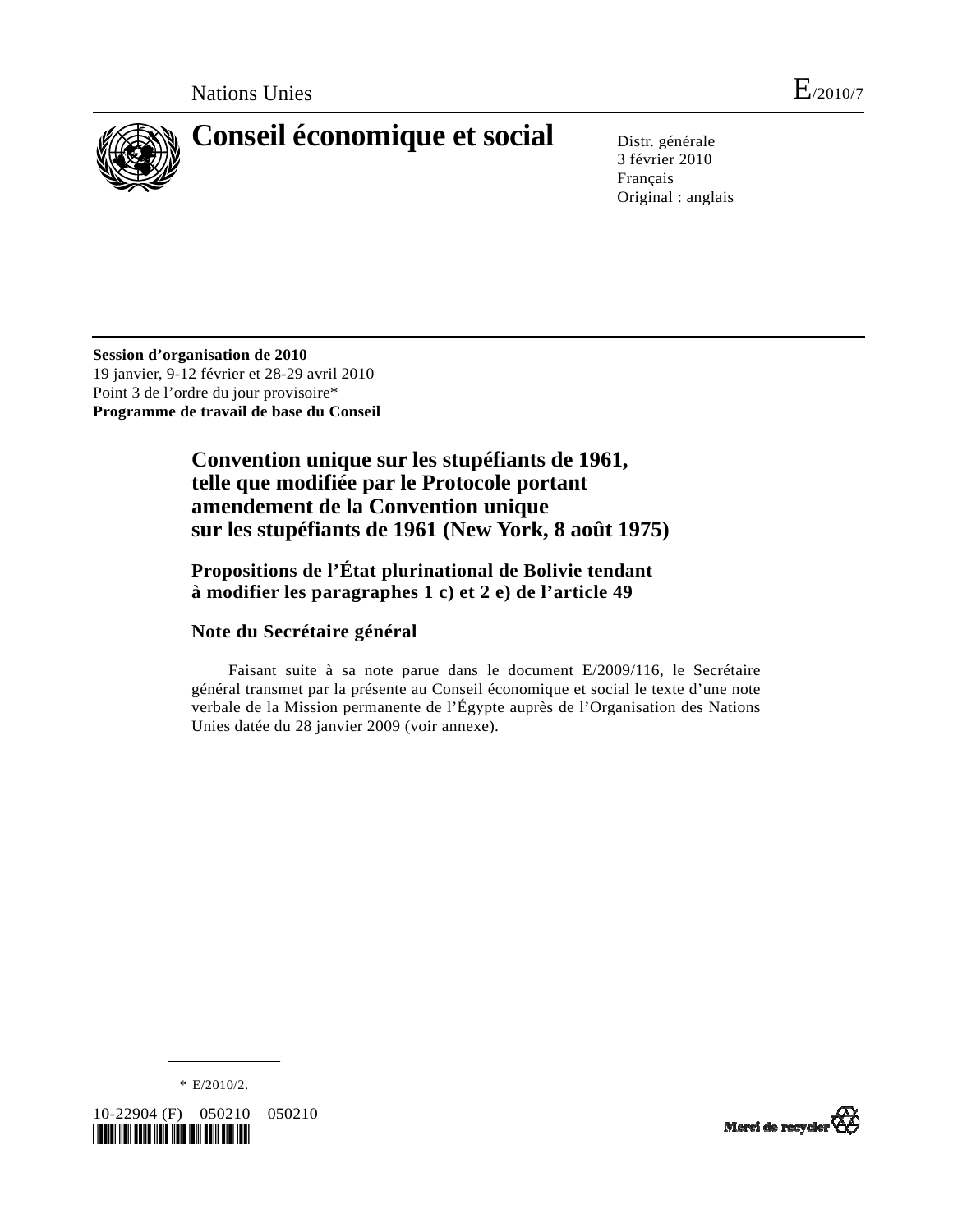#### **Annexe**

#### **Note verbale datée du 28 janvier 2010, adressée au Bureau des affaires juridiques par la Mission permanente de l'Égypte auprès de l'Organisation des Nations Unies**

 La Mission permanente de la République arabe d'Égypte auprès de l'Organisation des Nations Unies présente ses compliments au Bureau des affaires juridiques de l'Organisation des Nations Unies et, se référant à la note du Secrétaire général parue dans le document E/2009/78 concernant les propositions du Gouvernement bolivien tendant à modifier les paragraphes 1 c) et 2 e) de l'article 49 de la Convention unique sur les stupéfiants de 1961, telle que modifiée par le Protocole portant amendement de la Convention unique sur les stupéfiants de 1961 (New York, 8 août 1975), et à la note de la Mission datée du 28 août 2009[a](#page-6-0) portant la référence CHAN/549/09/ST, a l'honneur de lui faire savoir que la République arabe d'Égypte retire l'objection qu'elle avait formulée aux propositions du Gouvernement bolivien tendant à modifier la Convention.

<span id="page-6-0"></span>a Note verbale de la Mission permanente de l'Égypte auprès de l'Organisation des Nations Unies datée du 28 août 2009, transmise au Conseil économique et social dans une note publiée par le Secrétaire général dans le document E/2009/116.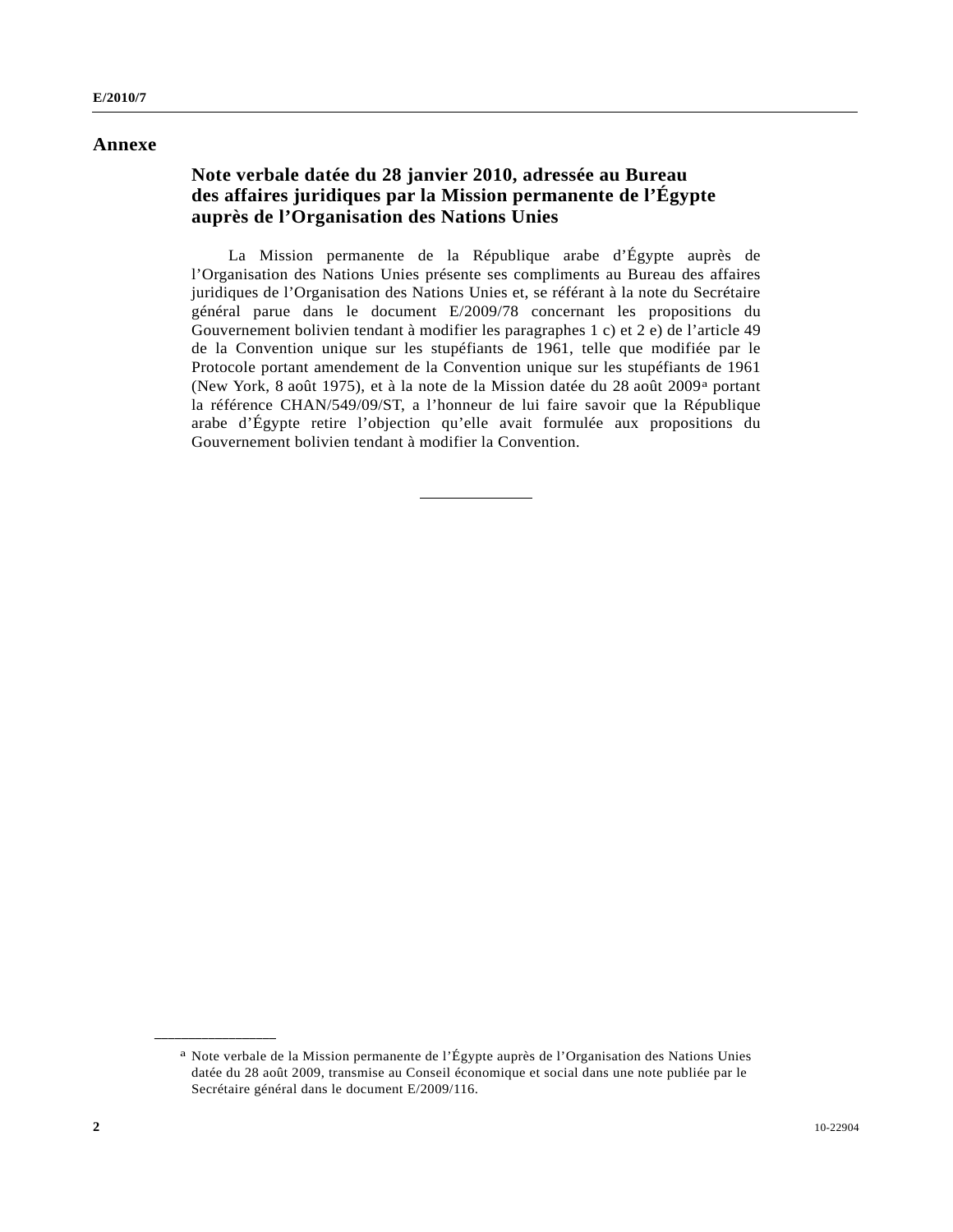

Distr.: General 3 February 2010 Russian Original: English

**Организационная сессия 2010 года** 19 января, 9–12 февраля и 28 и 29 апреля 2010 года Пункт 3 предварительной повестки дня[\\*](#page-7-0) **Основная программа работы Совета**

> **Единая конвенция о наркотических средствах 1961 года с поправками, внесенными в нее в соответствии с Протоколом о поправках к Единой конвенции о наркотических средствах 1961 года (Нью-Йорк, 8 августа 1975 года)**

## **Предложение Многонационального Государства Боливия о внесении поправок в статью 49, пункты 1(c) и 2(e)**

## **Записка Генерального секретаря**

В дополнение к записке Генерального секретаря, содержащейся в документе E/2009/116, Генеральный секретарь препровождает настоящим Экономическому и Социальному Совету вербальную ноту Постоянного представительства Египта при Организации Объединенных Наций от 28 января 2010 года (см. приложение).

**\_\_\_\_\_\_\_\_\_\_\_\_\_\_\_\_\_\_**  \* E/2010/2.

<span id="page-7-0"></span>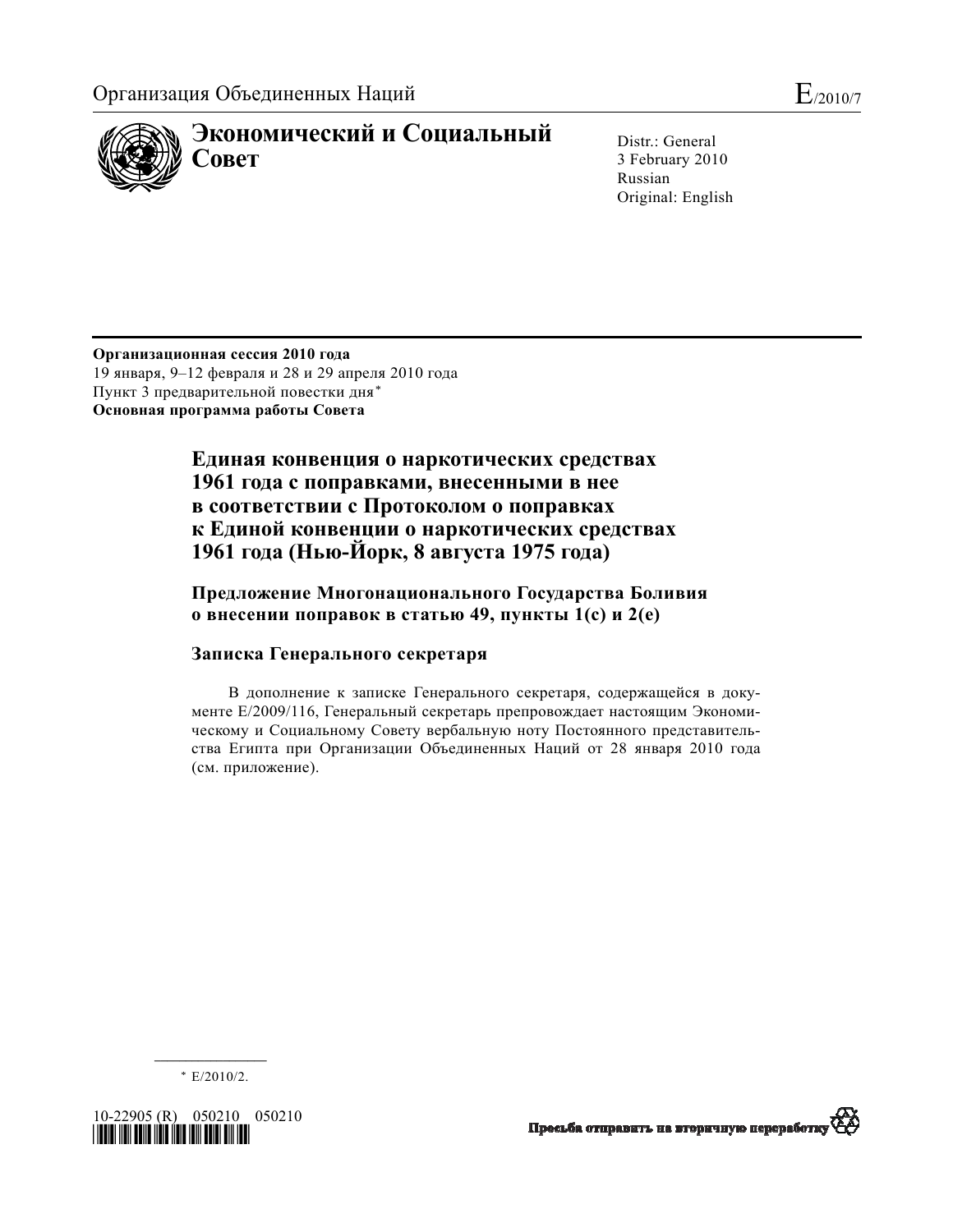#### **Приложение**

#### **Вербальная нота Постоянного представительства Египта при Организации Объединенных Наций от 28 января 2010 года в адрес Управления по правовым вопросам**

Постоянное представительство Арабской Республики Египет при Организации Объединенных Наций свидетельствует свое уважение Управлению по правовым вопросам Организации Объединенных Наций и, ссылаясь на записку Генерального секретаря, содержащуюся в документе E/2009/78, по поводу предложения правительства Многонационального Государства Боливия внести поправки в статью 49, пункты 1(c) и 2(e), Единой конвенции о наркотических средствах 1961 года с поправками, внесенными в нее в соответствии с Протоколом о поправках к Единой конвенции о наркотических средствах 1961 года (Нью-Йорк, 8 августа 1975 года), и ноту Представительства CHAN/549/09/ST от 28 августа 2009 года[a](#page-8-0), с удовлетворением сообщает, что власти Арабской Республики Египет снимают свое возражение против поправок к Конвенции, предложенных правительством Боливии.

<span id="page-8-0"></span>a Вербальная нота Постоянного представительства Египта при Организации Объединенных Наций от 28 августа 2009 года, препровожденная Экономическому и Социальному Совету запиской Генерального секретаря, была выпущена в качестве документа E/2009/116.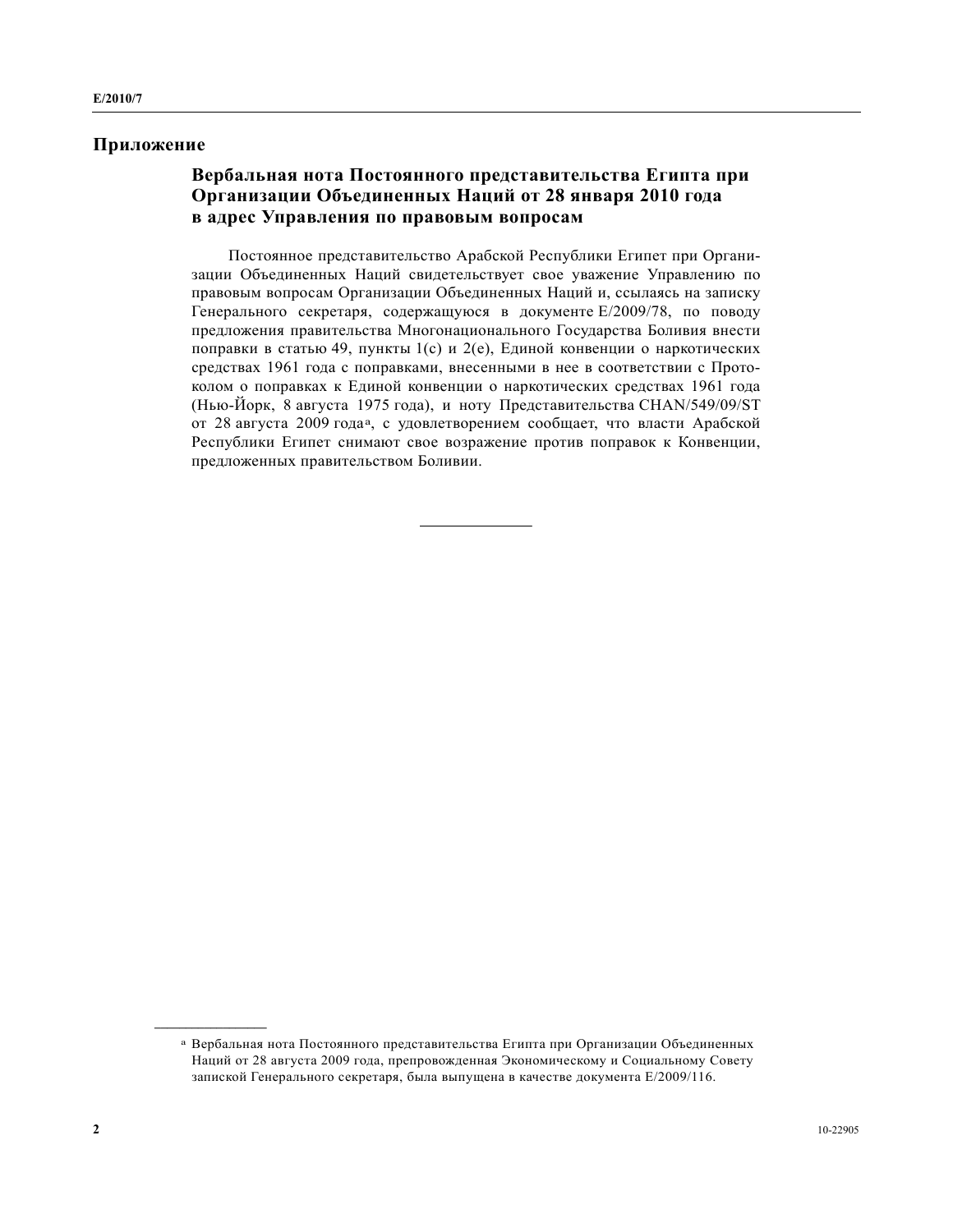

3 de febrero de 2010 Español Original: inglés

**Período de sesiones de organización de 2010**  19 de enero, 9 a 12 de febrero y 28 y 29 de abril de 2010 Tema 3 del programa provisional\* **Programa básico de trabajo del Consejo** 

> **Convención Única de 1961 sobre Estupefacientes, enmendada por el Protocolo de Modificación de la Convención Única de 1961 sobre Estupefacientes (Nueva York, 8 de agosto de 1975)**

 **Propuesta de enmiendas al apartado c) del inciso 1 y el apartado e) del inciso 2 del artículo 49 presentada por el Estado Plurinacional de Bolivia** 

## **Nota del Secretario General**

 En relación con la nota del Secretario General contenida en el documento E/2009/116, el Secretario General transmite por la presente al Consejo Económico y Social una nota verbal de fecha 28 de enero de 2010 enviada por la Misión Permanente de Egipto ante las Naciones Unidas (véase el anexo).



10-22906 (S) 050210 050210 *\*1022906\** 

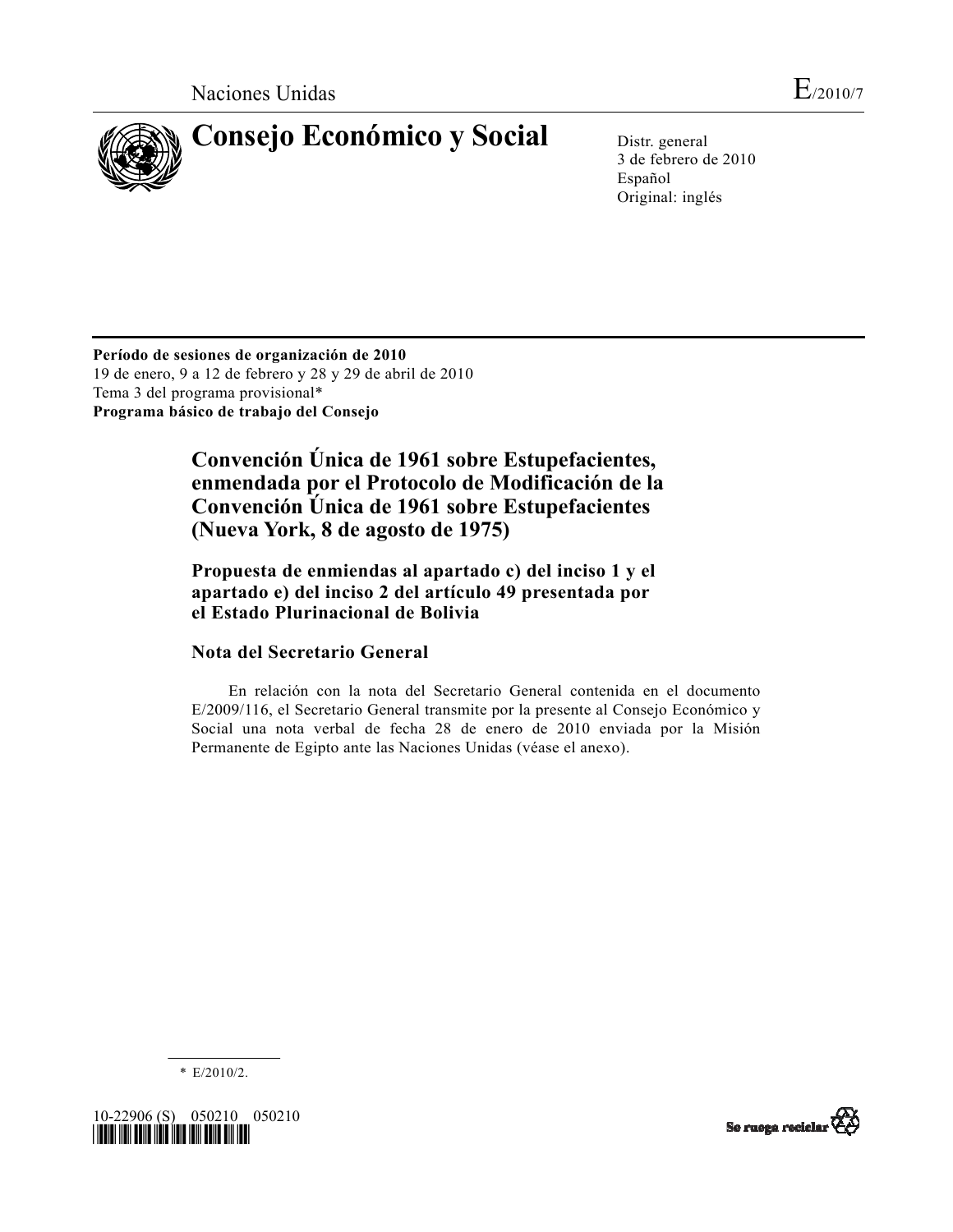#### **Anexo**

#### **Nota verbal de fecha 28 de enero de 2010 dirigida a la Oficina de Asuntos Jurídicos por la Misión Permanente de Egipto ante las Naciones Unidas**

 La Misión Permanente de la República Árabe de Egipto ante las Naciones Unidas saluda atentamente a la Oficina de Asuntos Jurídicos de las Naciones Unidas y, refiriéndose a la nota del Secretario General contenida en el documento E/2009/78, relativa a la propuesta de enmiendas del Gobierno de Bolivia al apartado c) del inciso 1 y al apartado e) del inciso 2 del artículo 49 de la Convención Única de 1961 sobre Estupefacientes, enmendada por el Protocolo de Modificación de la Convención Única de 1961 sobre Estupefacientes (Nueva York, 8 de agosto de 1975), y a la nota de la Misión CHAN/549/09/ST[a,](#page-10-0) de fecha 28 de agosto de 2009, tiene el placer de informar a la Oficina de que la República Árabe de Egipto retira su objeción a las enmiendas propuestas por el Gobierno de Bolivia a la Convención.

<span id="page-10-0"></span>a Nota verbal de fecha 28 de agosto de 2009 de la Misión Permanente de Egipto ante las Naciones Unidas, transmitida al Consejo Económico y Social en una nota del Secretario General publicada con la signatura E/2009/116.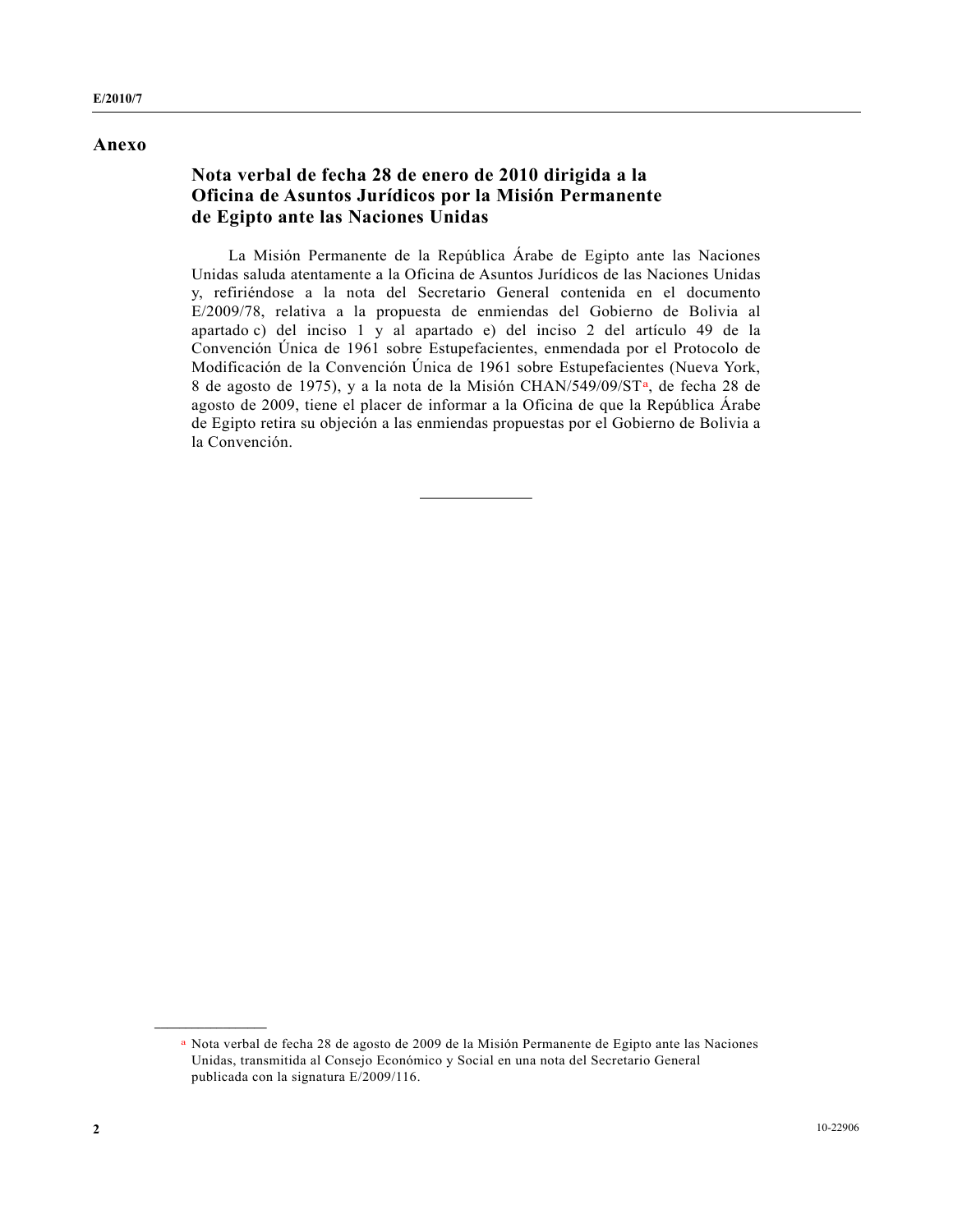**المرفق** 

 **مــذكرة شــفوية مؤرخــة ٢٨ / كــانون الثــاني ينــاير ٢٠١٠ موجهــة إلى مكتــب الشؤون القانونية من البعثة الدائمة لمصر لدى الأمم المتحدة** 

 هتـدي البعثـة الدائمـة لجمهوريـة مـصر العربيـة لـدى الأمـم المتحـدة تحياهتـا إلى مكتـب الشؤون القانونية بالأمم المتحدة. والبعثة، إذ تشير إلى مـذكرة الأمـين العـام الـواردة في الوثيقـة /2009/78E بخصوص الاقتراح المقـدم مـن حكومـة بوليفيـا بتعـدي ١ل الفقـرتين ( ج) و ٢ (هــ) مــن المــادة ٤٩ مــن الاتفاقيــة الوحيــدة للمخــدرات لــسنة ،١٩٦١ بــصيغتها المعدلــة بموجــب البروتوكول المعدل للاتفاقيـة الوحيـدة للمخـدرات لـسنة ١٩٦١ (نيويـورك، ٨ / آب أغـسطس ، يـسرها ([١](#page-11-0)) ١٩٧٥) ومـذكرة البعثـة ST/549/09/CHAN المؤرخـة ٢٨ / آب أغـسطس ٢٠٠٩ أن تبلــغ المكتــب أن جمهوريــة مــصر العربيــة تــسحب اعتراضــها علــى التعــديل الــذي تقتــرح حكومة بوليفيا إدخاله على الاتفاقية.

**\_\_\_\_\_\_\_\_\_\_**

<span id="page-11-0"></span> <sup>(</sup>١) مــذكرة شــفوية مؤرخــة آب٢٨ / أغــسطس ٢٠٠٩ مــن البعثــة الدائمــة لمــصر لــدى الأمــم المتحــدة، أُحيلــت إلى اجمللس الاقتصادي والاجتماعي بمذكرة من الأمين العام صدرت بوصفها الوثيقة /2009/116E.